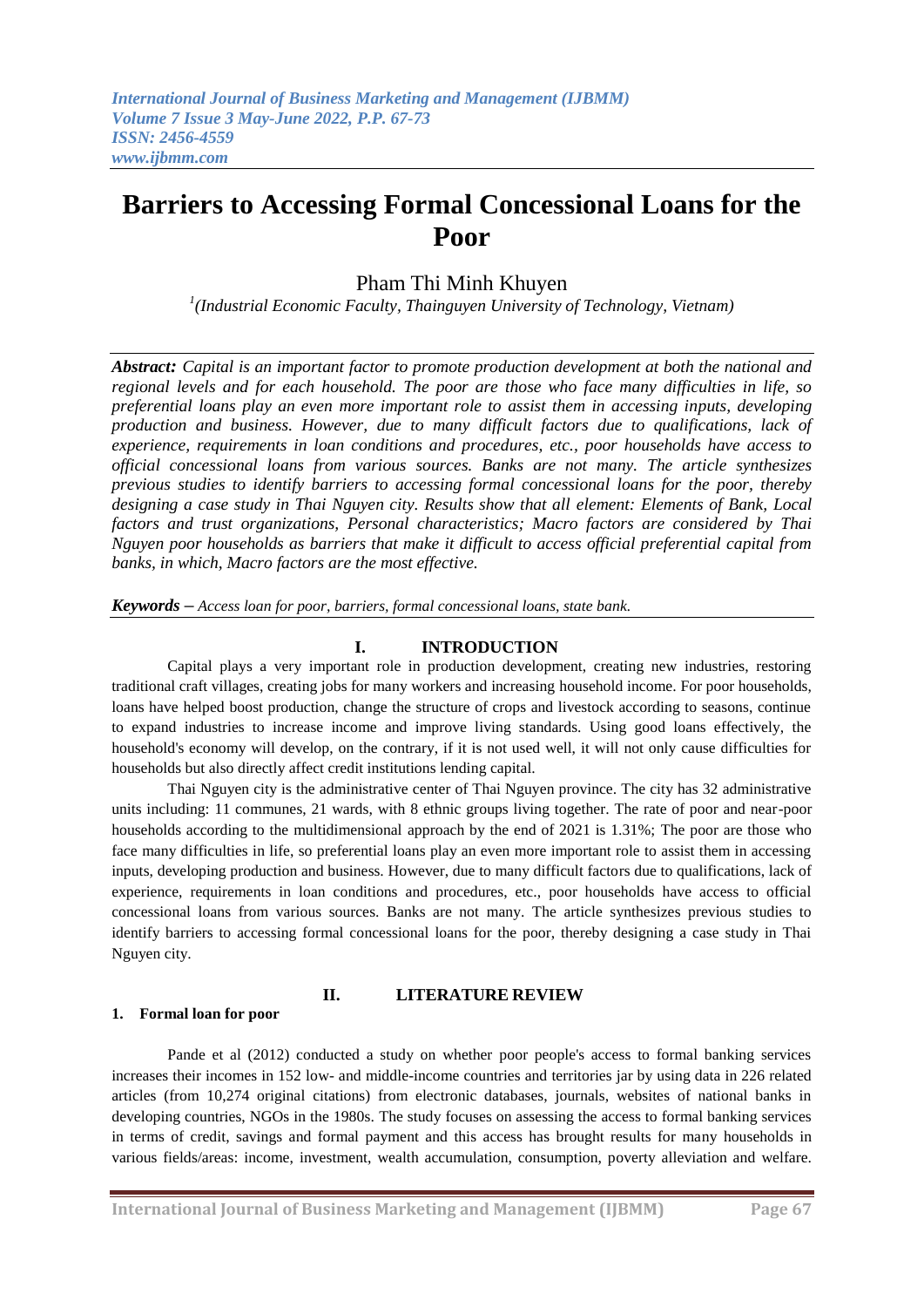Research results show that access to formal banking services has helped the poor to increase their income, but this depends on policies, government intervention and the provision of services by the poor. official banks.

Ofoegbu (2013) conducted a study on poverty in rural Nigeria and the role of microcredit with the following results: (1) Nigeria has a very high proportion of poor people, about 69 .4% of the population (112 million poor/163 million people). According to the forecast of the National Bureau of Statistics, this rate will increase very high if the government's anti-poverty and job creation intervention programs do not reach these people. (2) To develop the national economy, Nigeria has focused on building a social model with economic development by establishing a series of banks: people, community, agricultural insurance corporation industries, ... develop programs and policies: strengthening the family economy, hunger eradication and poverty alleviation, agricultural settlement plan, river basin development agency, afforestation scheme, ... in order to promote provide capital and create jobs for rural workers. (3) Most of the rural poor in Nigeria are illiterate and therefore do not have access to official microfinance sources, so they have to teach them literacy and open many rural bank branches in order to offers credit at low interest rates. (4) Microfinance loans, used for the right purposes, will help better reduce poverty, and the provision of microfinance will promote business, increase income, increase savings and reduce poverty. (5) Household size has a significant influence on income growth of poor households and (6) Microfinance from associations, businesses, and non-governmental organizations has a significant impact on family income. increase incomes of the poor and improve household welfare, etc., thereby encouraging overall social activities, improving learning and helping with family financial planning.

Ngo Manh Chinh (2018), "Credit of the Vietnam Bank for Social Policies to the Poor", focuses on three main contents: 1) Model to evaluate the effectiveness of loan use through the ability to increase the income of the poor; 2) Model to evaluate the effectiveness of loan use through the ability of the poor to repay loans on time; 3) Factors affecting the poor's ability to access credit from the Bank for Social Policies. In which the thesis implements regression according to Ordered Probit Regression model. The research results show that, out of 9 proposed factors, there are 3 factors that have a negative impact on the poor's ability to access capital, namely limited loan sources, negative costs, and poor judgment loans, the remaining 6 factors that have a positive impact on the poor's ability to access capital are the service attitude of the lender, the development of a loan plan, the education level of the poor, the loan procedure capital, the willingness of society to help, and propaganda. The study was carried out in all 3 regions of Vietnam with a large sample size (1994 samples) in 116 communes of 29 districts (15 provinces) representing 8 regions in Vietnam – areas with a high percentage of households which high poverty and rapid poverty reduction results, ensuring high representativeness and reliability.

#### **2. Barriers to accessing formal concessional loans for the poor**

#### *Macro factors*

State and local policies, laws, and regulations

Access to formal banking services has helped the poor to increase their income, but this depends on policies, government intervention and the provision of services by formal banks (He and Li, 2005; Pande et al., 2012).

Impact of natural disasters and epidemics

When borrowing capital to invest in production development, sometimes poor households face impacts such as natural disasters, epidemics, fires, floods, droughts, harsh natural conditions... production patterns of poor households, while the ability of poor households to withstand unexpected events is low (Vo Trong Hoa, 2015).

#### *Local factors and trust organizations*

#### Local infrastructure

The expansion of the state-run banking sector in rural areas has increased the supply of banking services, reduced poverty, increased incomes for farmers, and helped them expand agricultural investment. The expansion of this sector has made it possible for the poorest to access banking services and without the high interest rates found in the private banking sector or external usury Pande et al. 2012).

The process of reviewing the local poor households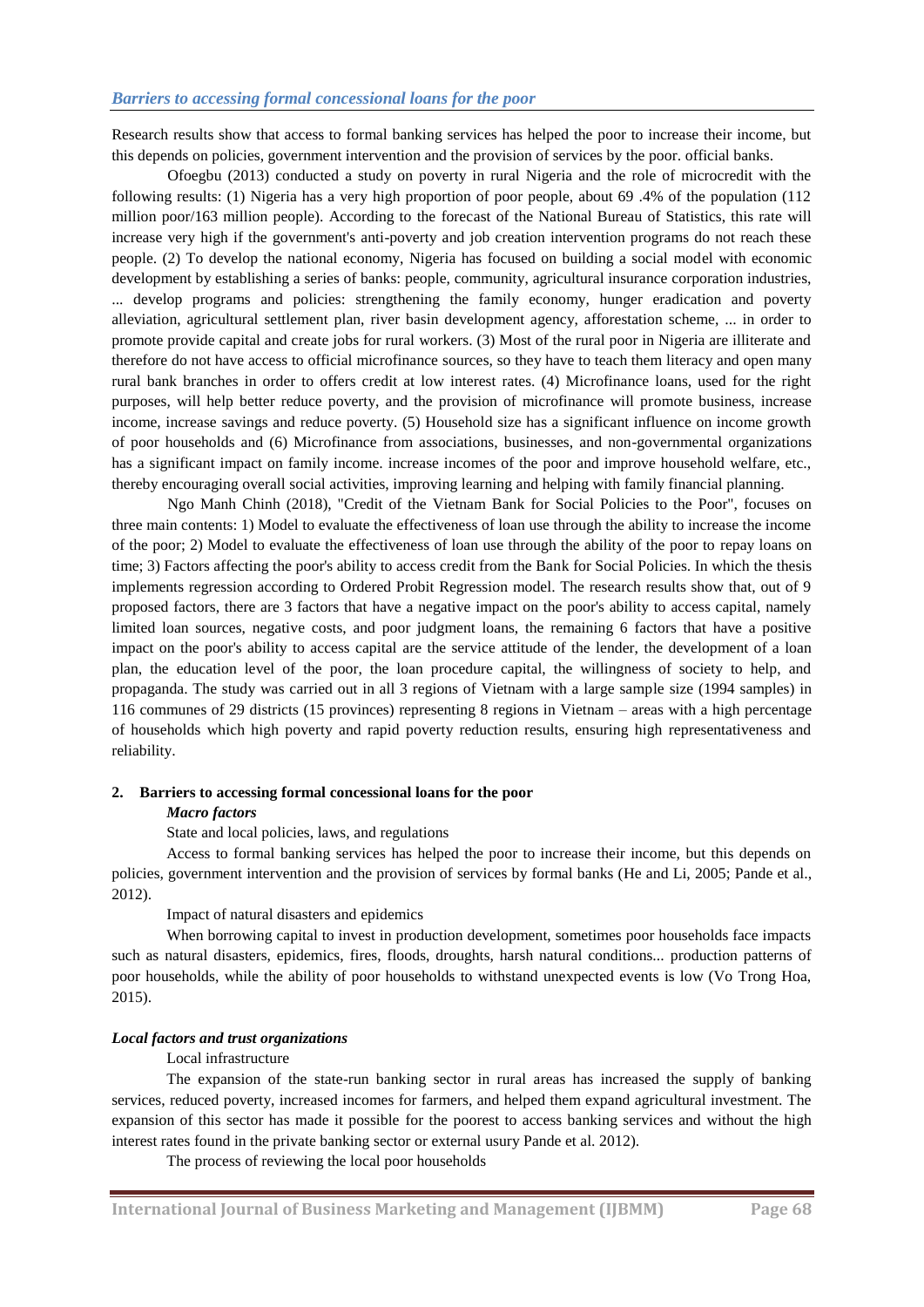Research by some domestic authors shows that the transparency of the local poverty review process has an impact on the poor's ability to access concessional loans (An Duong, Ernoiz Antriyandarti 2022).

Activities of associations receiving credit trusts from the bank

The provincial bank is coordinating with Farmers' Unions, Women's Unions, Veterans' Associations and Youth Unions at all levels to carry out entrusting activities and support loans to people. The activities of associations receiving credit trusts from bank were shown to have a positive impact on the ability to access concessional loans from bank.

Working attitude of officials of associations receiving credit entrustment from bank

Attitude and support of officials of associations have lots of effect on if poor household can get the loan and how long they can get, how long they have to paid for the loan.

Negative cost

Negative costs are unregulated costs, the higher this cost, the harder it is for the poor to access preferential loans (Nguyen Viet Cuong, 2008; Ngo Manh Chinh, 2018).

#### *Elements of the Bank*

#### Loans

When the bank's loan capital is limited, it is not possible to meet the capital needs of all customers or to meet their loan requirements, so the ability to access bank credit is not enough. Social policy goods of the poor are low, so the bank must be proactive in capital sources to fully and promptly meet the capital needs of the poor. Therefore, for many years, this has been considered as one of the factors limiting the poor's ability to access preferential loans (Nguyen Viet Cuong, 2008; Ngo Manh Chinh, 2018).

#### Interest rates

The lending interest rate of banks is always lower than that of commercial banks and credit institutions to make it easier for the poor to repay their loans. In some studies, interest rates have had the opposite effect. to access to concessional capital for the poor (Assogba et al., 2017; Hung and Huong, 2022)

Lending time, loan limit and loan procedures of Banks are three factors that many studies have shown are the factors that negatively affect the ability to access concessional capital for the poor (Anane et al. associates, 2021; Ngo Manh Chinh, 2018; Hung and Huong, 2022).

Bank's support service

An Duong, ErnEBEBoiz Antriyandarti, 2022 pointed out that banking support services provided to poor households are still a major barrier to the poor's ability to access preferential credit because of the quantity and quality of services. Support is quite limited.

Small Bank Network

The authors also find that the availability of informal and formal/semi-formal funds at the village level increases the amount of household borrowing. This finding has a very important implication that in order to help rural households access formal credit sources, the banking network must be extended to the villages (Hao, 2005).

#### *Factors from poor households*

The factors on the poor side affecting the ability to access concessional loans as shown by previous studies are: The willingness of poor households to participate in loans; Participation of poor households in social work organizations (Ikenna and Ofoegbu, 2013; Assogba et al., 2017); Education level of households (Ikenna and Ofoegbu, 2013; Hung and Huong, 2022; Ngo Manh Chinh, 2018); Household land and property ownership (He and Li, 2005; Hao, 2005; Assogba et al., 2017); The household's ability to Household land and property ownership (Hung and Huong, 2022). In which, factors that have a positive influence include education level, material, mortgage / home ownership, land; Credit size, credit source, credit debt are likely to affect credit access, however, age, family size, ethnicity, interest rate, amount paid are factors that can affect credit access have opposite effect.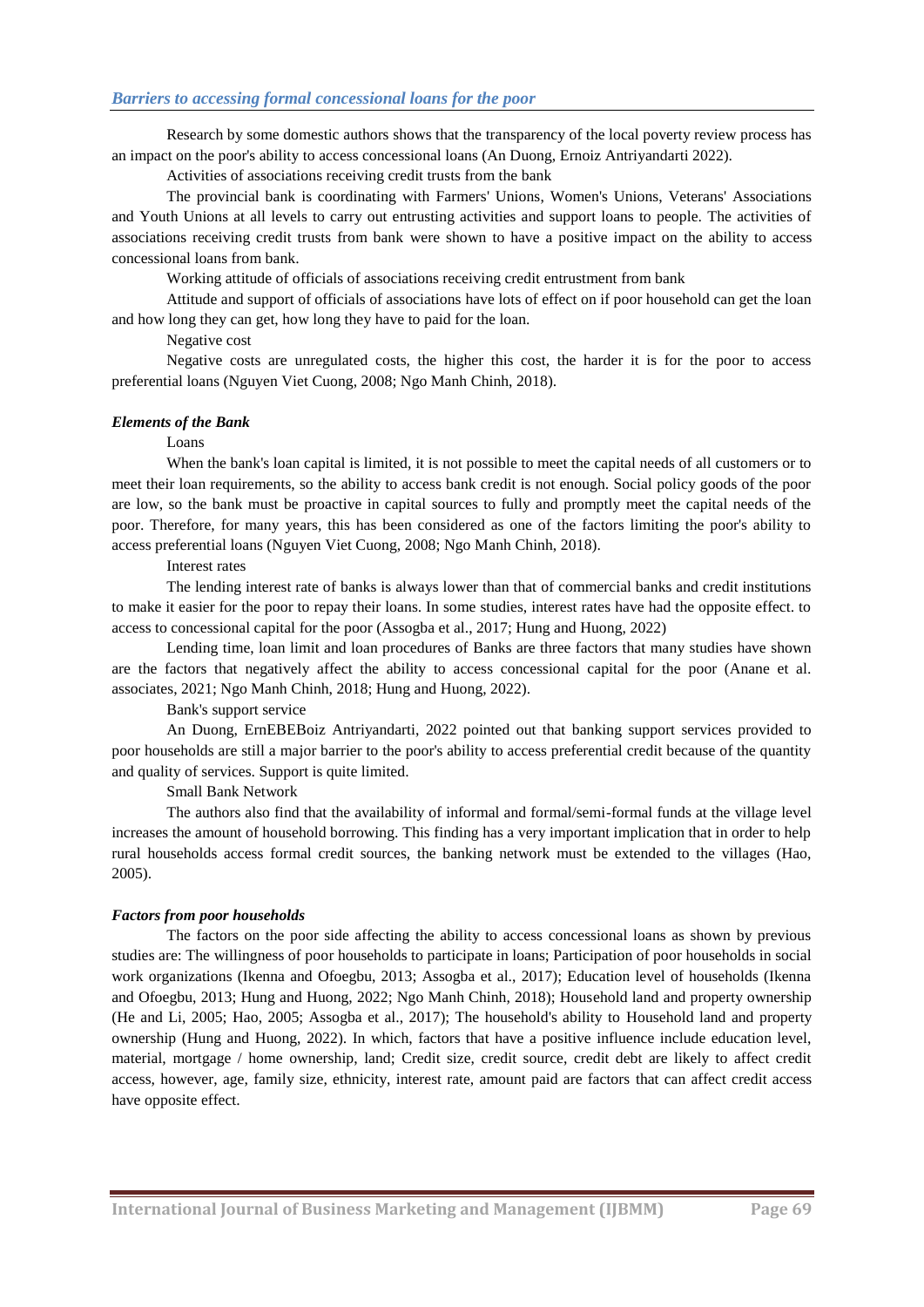# **III. METHODOLOGY**

#### **1. Sample**

The survey subjects of the study are households with low income and have a certificate of being poor or near-poor according to Decision No. 59/2015/QD - TTg issued by the Vietnamese Prime Minister. The sample will be randomly selected without repetition from the statistical list of households and workers satisfying this criterion.

The selected research sites include Cao Ngan, Linh Son and Huong Thuong communes, which are the three communes with the highest poverty rate in 2021 in Thai Nguyen city.

Because the size of the population is not too large, the author chose to survey all 161 poor households in 3 communes: Linh Son (71 households); Huong Thuong (45 households); Cao Ngan (45 households).

#### **2. Collect, process and analyze data**

Conduct the survey based on the list of households that have been classified by direct interview method.

After collecting the answer sheets, they are checked, basic information is processed on the form system, and then encoded information, entered information into the computer and used Spss 22.0 software for processing.

Descriptive statistics method is used to analyze the loan situation of poor households from official loan sources.

The linear regression method is used to assess the influence of factors and identify barriers to the poor households' ability to access formal concessional loans in Thai Nguyen.

## **IV. RESULTS**

#### **1. Reliability test Cronbach's Alpha**

From after literature review, research model includes 20 proposed elements, Table 1 shows that Cronbach's Alpha of all groups after second time analyze are both more than 0.700 so these group factors reliability are acceptable in Academic research.

Of all 20 elements indicators, 18 elements indicators have Corrected Item - Total Correlation> 0.300 are accepted to remain in model and 2 elements indicators have Corrected Item - Total Correlation< 0.300 are deleted, including: PC4: Household land and property ownership and LC2: The process of reviewing the local poor households. This situation can be explained by the fact that i) the survey area is a rural area of Thai Nguyen city, where the majority of people own a large amount of land; ii) Thai Nguyen is a province highly appreciated for its transparency in reviewing and publishing the list of poor households.

| Scale analysis results for the independent variables |                 |                                             |                                     |                                             |                                     |  |  |  |
|------------------------------------------------------|-----------------|---------------------------------------------|-------------------------------------|---------------------------------------------|-------------------------------------|--|--|--|
|                                                      | <b>Element</b>  | <b>First time</b>                           |                                     | <b>Second time</b>                          |                                     |  |  |  |
| <b>Factor</b>                                        |                 | Corrected Item-<br><b>Total Correlation</b> | Cronbach's Alpha<br>if Item Deleted | Corrected Item-<br><b>Total Correlation</b> | Cronbach's Alpha<br>if Item Deleted |  |  |  |
|                                                      | PC1             | .598                                        | .541                                | .630                                        |                                     |  |  |  |
|                                                      | PC <sub>2</sub> | .604                                        | .540                                | .628                                        |                                     |  |  |  |
| PC.                                                  | PC <sub>3</sub> | .345                                        | .659                                | .400                                        |                                     |  |  |  |
|                                                      | PC <sub>4</sub> | .062                                        | .752                                |                                             | Deleted                             |  |  |  |
|                                                      | PC <sub>5</sub> | .562                                        | .552                                | .553                                        | .693                                |  |  |  |
|                                                      | Reliability     | Cronbach's Alpha=.673                       |                                     | Cronbach's Alpha=.752                       |                                     |  |  |  |
|                                                      | EB1             | .670                                        | .883                                |                                             |                                     |  |  |  |
|                                                      | EB <sub>2</sub> | .668                                        | .874                                |                                             |                                     |  |  |  |
|                                                      | EB <sub>3</sub> | .783                                        | .855                                |                                             |                                     |  |  |  |
| EB                                                   | EB4             | .721                                        | .867                                |                                             |                                     |  |  |  |
|                                                      | EB <sub>5</sub> | .680                                        | .872                                |                                             |                                     |  |  |  |
|                                                      | EB <sub>6</sub> | .774                                        | .857                                |                                             |                                     |  |  |  |
|                                                      | Reliability     | Cronbach's Alpha=.888                       |                                     |                                             |                                     |  |  |  |

**TABLE 1 Scale analysis results for the independent variables**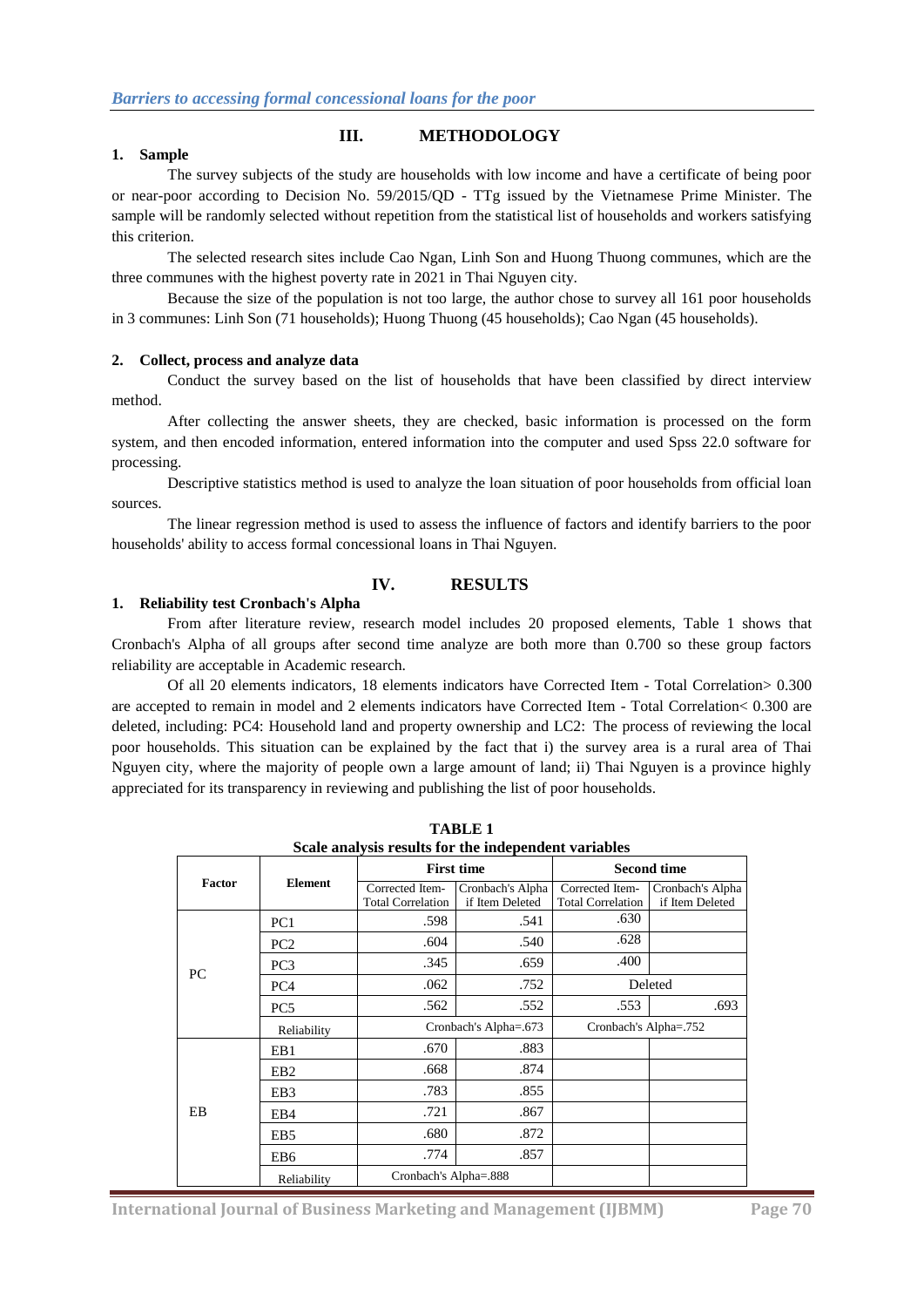*Barriers to accessing formal concessional loans for the poor*

|    | LC1             | .802                  | .685 | .848                  | .824    |
|----|-----------------|-----------------------|------|-----------------------|---------|
|    | LC2             | .154                  | .890 |                       | Deleted |
|    | LC <sub>3</sub> | .783                  | .686 | .849                  | 822     |
| LC | LC4             | .671                  | .686 | .732                  | 868     |
|    | LC5             | .601                  | .752 | .615                  | 907     |
|    | Reliability     | Cronbach's Alpha=.797 |      | Cronbach's Alpha=.890 |         |
|    | MF1             | .657                  | .695 |                       |         |
| SF | MF <sub>2</sub> | .681                  | .667 |                       |         |
|    | MF3             | .571                  | .783 |                       |         |
|    | Reliability     | Cronbach's Alpha=.793 |      |                       |         |

*Source: Research result*

# **2. Explore Factor Analysis (EFA)**

KMO coefficient =  $0.776$ , ensures the requirements that  $0.5 \ll M\text{CO} < 1$ ; with significance level Sig. = 0.000 meets the conditions Sig. <0.005 (Table 2).

## **TABLE 2**

| KMO and Bartlett's Test                          |                    |          |  |  |  |
|--------------------------------------------------|--------------------|----------|--|--|--|
| Kaiser-Meyer-Olkin Measure of Sampling Adequacy. | .776               |          |  |  |  |
| Bartlett's Test of Sphericity                    | Approx. Chi-Square | 1444.684 |  |  |  |
|                                                  | Df                 | 136      |  |  |  |
|                                                  | Sig.               | .000     |  |  |  |

# **KMO and Bartlett's Test**

## *Source: Research result*

With a rotation matrix 4 total factor model explained approximate 67,96 % of the variation of total factor. Rotation matrix result of converging factors warrant the request of Factor loading: With 161 samples, Factor loading samples of the elements must be greater than 0.55 (According to Hair and et al), and as result on Table 6, all factor in the model have Factor loading more than 0.55 and they are remained.

After analyzing the explore factor by SPSS, all items are grouping in 4 factors: EB: Elements of Bank; Local factors and trust organizations; Personal characteristics; Macro factors (Table 3). The representative value of these items created by SPSS will be used to the regression process

| <b>TABLE 3</b> |                                             |
|----------------|---------------------------------------------|
|                | <b>Rotated Component Matrix<sup>a</sup></b> |

|                                    | Component |      |   |   |
|------------------------------------|-----------|------|---|---|
|                                    |           | 2    | 3 | 4 |
| EB3-Time lending                   | .874      |      |   |   |
| EB6- Small bank network            | .851      |      |   |   |
| EB5-Lack of bank's support service | .824      |      |   |   |
| EB4-Loan procedures                | .745      |      |   |   |
| EB2-Interest rates                 | .708      |      |   |   |
| EB1- Limitation of the Loan        | .638      |      |   |   |
| LC1-Local infrastructure           |           | .924 |   |   |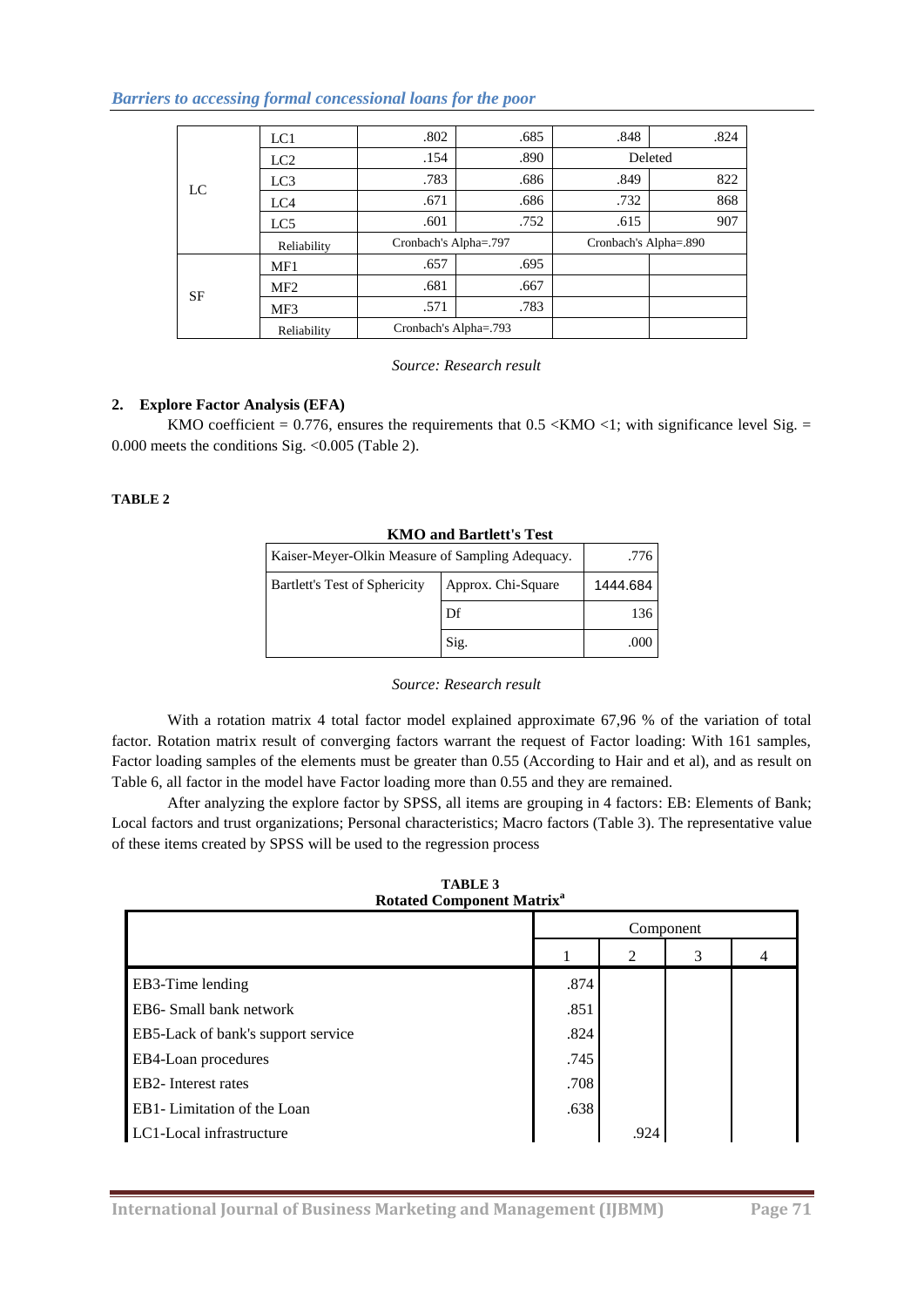| LC3 - Working attitude of officials of associations receiving    | .923 |      |      |
|------------------------------------------------------------------|------|------|------|
| credit entrustment from bank                                     |      |      |      |
| LC4- Activities of associations receiving credit trusts from the | .853 |      |      |
| bank                                                             |      |      |      |
| LC5-Negative cost                                                | .751 |      |      |
| PC2-Participation of poor households in social work              |      | .798 |      |
| organizations                                                    |      |      |      |
| PC1-The willingness of poor households to participate in loans   |      | .794 |      |
| PC5-Historical payment for loan/dept                             |      | .688 |      |
| PC3-Year of education                                            |      | .633 |      |
| MF2- Impact of natural disasters and epidemics                   |      |      | .863 |
| MF1- The clarity of State and local policies, laws, and          |      |      |      |
| regulations                                                      |      |      | .853 |
| MF3 -Socio-economic development of the living area               |      |      | .792 |

Extraction Method: Principal Component Analysis.

Rotation Method: Varimax with Kaiser Normalization.

a. Rotation converged in 5 iterations.

*Source: Research result*

# **3. Regression analysis**

With df = 4, the result of regression analysis showed that the value in ANOVA test of  $F = 20.146$  and Sig statistically significant = 0.000 less than the  $\alpha$  critical index (0.05), so we rejects the hypothesis that the study elements are heterogeneous and concludes that there is statistical difference between the independent variables and the dependent variable.

The results of regression are provided in Table 4. Multiple regression analysis by Enter method was used to test relationship with independent variables and the dependent variable.

**TABLE 4**

|  | <b>Regression analysis</b>                |                                        |                                            |        |      |  |  |  |  |
|--|-------------------------------------------|----------------------------------------|--------------------------------------------|--------|------|--|--|--|--|
|  |                                           | <b>Unstandardize</b><br>d Coefficients | <b>Standardized</b><br><b>Coefficients</b> |        |      |  |  |  |  |
|  | Model                                     | B                                      | <b>Beta</b>                                | т      | Sig. |  |  |  |  |
|  | (Const)                                   | 3.856                                  |                                            | 79.949 | .000 |  |  |  |  |
|  | <b>EB-Elements of Bank:</b>               | .197                                   | .265                                       | 4.071  | .000 |  |  |  |  |
|  | LC-Local factors and trust organizations; | .203                                   | .273                                       | 4.186  | .009 |  |  |  |  |
|  | PC-Personal characteristics;              | .229                                   | .308                                       | 4.731  | .000 |  |  |  |  |
|  | <b>MF-Macro factors</b>                   | .238                                   | .321                                       | 4.910  | .000 |  |  |  |  |

## *Source: Research result*

As in Table 4, all elements have Beta valuable  $> 0$ ; each of these factors has values of statistical significance Sig less than the  $\alpha$  - critical value (0.05) shows that all the factors are statistically significant. In which, Macro factors (MF) are the most effective on ability to access the formal concessional loans for the poor in Thainguyen City..